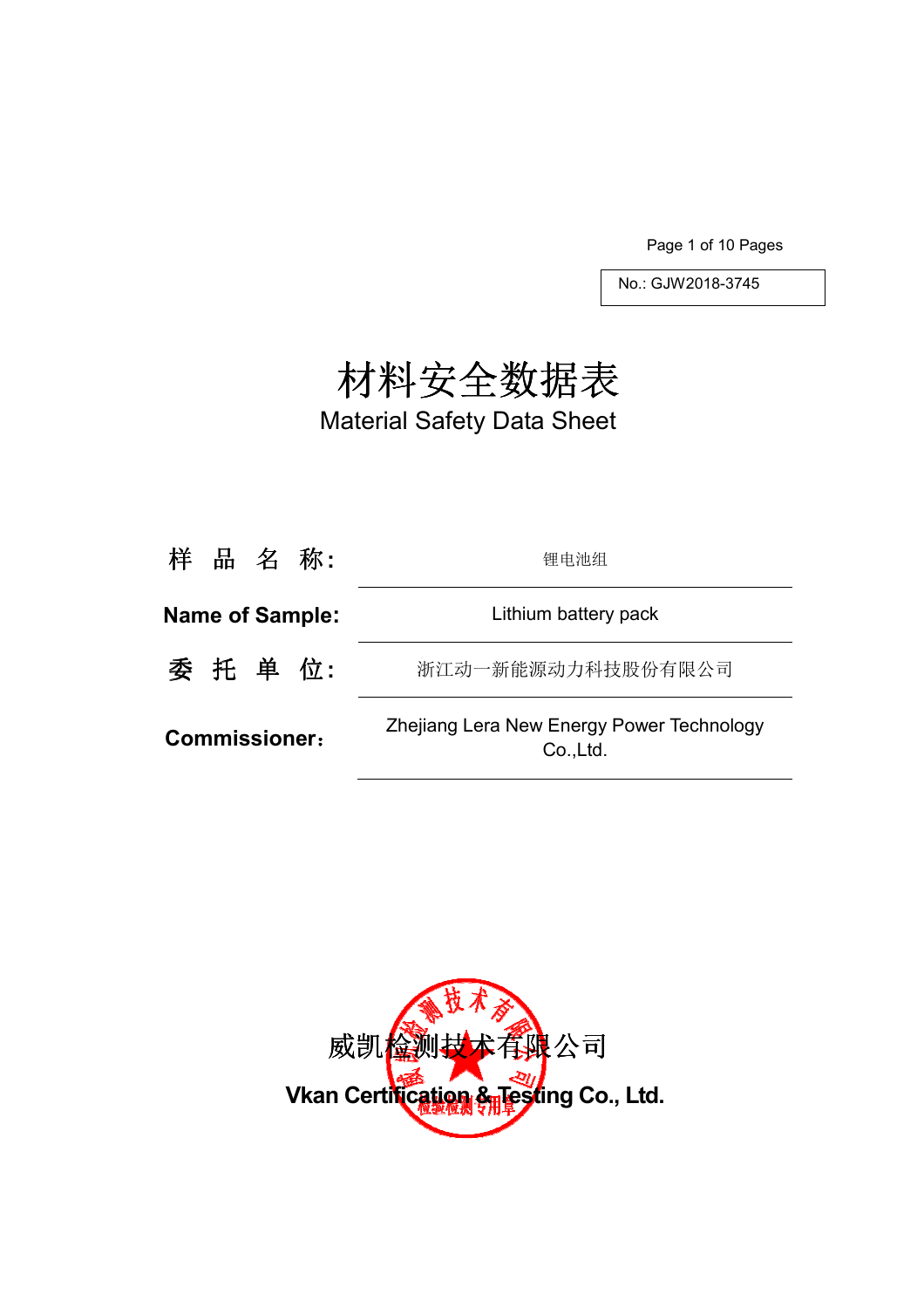## 材料安全数据表

## Material Safety Data Sheet

| 1. 化学品及企业标识                           |                                                                         |  |
|---------------------------------------|-------------------------------------------------------------------------|--|
|                                       | <b>CHEMICAL PRODUCT AND COMPANY IDENTIFICATION</b>                      |  |
| 样品名称                                  | 锂电池组                                                                    |  |
| Name of goods                         | Lithium battery pack                                                    |  |
| 样品型号                                  | BT 540 Li 48                                                            |  |
| Type/Mode                             | 48V 4.0Ah 192Wh                                                         |  |
| 委托单位                                  | 浙江动一新能源动力科技股份有限公司                                                       |  |
| Commissioned by                       | Zhejiang Lera New Energy Power Technology Co., Ltd.                     |  |
| 委托单位地址<br><b>Commissioner address</b> | 浙江省宁波市奉化区龙潭村龙潭路 398号                                                    |  |
|                                       | No. 398 Longtan Road, Longtan Village, Fenghua City, Ningbo,            |  |
|                                       | China                                                                   |  |
| 生产单位                                  | 浙江动一新能源动力科技股份有限公司                                                       |  |
| Manufacturer                          | Zhejiang Lera New Energy Power Technology Co., Ltd.                     |  |
| 生产单位地址                                | 浙江省宁波市奉化区龙潭村龙潭路 398号                                                    |  |
| Manufacturer address                  | No. 398 Longtan Road, Longtan Village, Fenghua City, Ningbo,            |  |
|                                       | China                                                                   |  |
|                                       | EEC Directive 93/112/EC                                                 |  |
| 鉴定依据                                  | 联合国《关于危险品货物运输的建议书》<br>UN "Recommendations on the TRANSPORT OF DANGEROUS |  |
| Inspection according to               |                                                                         |  |
|                                       | GOODS"                                                                  |  |
| 应急电话                                  | 13566317545                                                             |  |
| telephone<br>Emergency                |                                                                         |  |
| call                                  |                                                                         |  |
|                                       | an a<br>接样日期: 2018-10-23<br>1期: 2018.10.26                              |  |
|                                       |                                                                         |  |

Approved by:  $\int_{\mathbb{R}}$   $\int_{\mathbb{R}}$  Reviewed by:  $\int_{\mathbb{R}}$  Tested by: 批准: インタンタンタンタンタン 宇 はんこう こうしょう はんこうしょう せいじょう まんこうしゃ エンジョン こうしゅうしゃ こうしゅうしゃ はんこうしゃ こうしゃ こうしゃ こうしゃ こうしゃ おんこうしゃ

Wei Guchua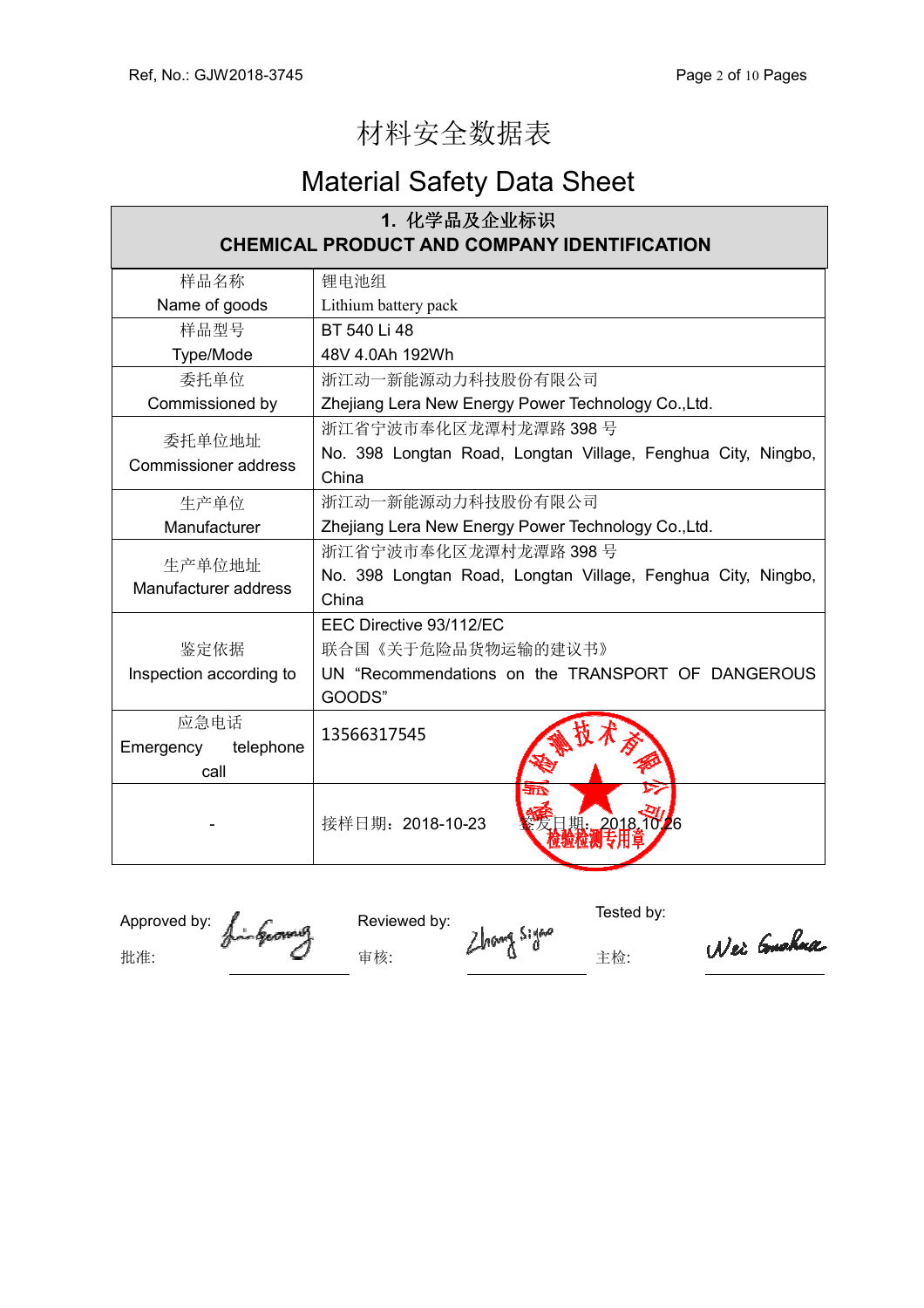| 2. 成分/组成信息                                      |                         |                |                          |  |  |
|-------------------------------------------------|-------------------------|----------------|--------------------------|--|--|
| <b>COMPOSITION INFORMATION</b>                  |                         |                |                          |  |  |
| 化学成分                                            | 化学式                     | CAS 号          | 重量百分比                    |  |  |
| <b>Chemical Composition</b>                     | <b>Chemical Formula</b> | <b>CAS No.</b> | Weight (%)               |  |  |
| 钴酸锂 /Lithium cobalt oxide                       | LiCoO <sub>2</sub>      | 12190-79-3     | 20-50                    |  |  |
| 导电炭黑/ Carbon black                              | $\mathsf{C}$            | 1333-86-4      | 5                        |  |  |
| 聚偏氟乙烯/Polyvinylidene<br>fluoride                | $(C_2H_2F_2)n$          | 24937-79-9     | $<$ 1                    |  |  |
| 石墨/ Graphite                                    | $\mathcal{C}$           | 7782-42-5      | $10 - 30$                |  |  |
| 六氟磷酸锂/Lithium<br>hexafluorophosphate            | LiPF <sub>6</sub>       | 21324-40-3     | $0.05 - 5$               |  |  |
| 铜/Copper                                        | Cu                      | 7440-50-8      | $3 - 15$                 |  |  |
| 铝/ Aluminium                                    | AI                      | 7429-90-5      | $2 - 10$                 |  |  |
| 钢、镍和惰性组分/Steel, Nickel,<br>and inert components | $\prime$                | $\prime$       | <b>Balance</b>           |  |  |
| 铅<br>lead                                       | Pb                      | 7439-92-1      | 无<br><b>Not Detected</b> |  |  |
| 镉<br>cadmium                                    | Cd                      | 7440-43-9      | 无<br>Not Detected        |  |  |
| 汞<br>mercury                                    | Hg                      | 7439-97-6      | 无<br>Not Detected        |  |  |

| 3. 危险性概述<br><b>Hazards Identification</b> |                                                                  |  |  |  |
|-------------------------------------------|------------------------------------------------------------------|--|--|--|
| 爆炸危险性                                     | 该物品不属于爆炸危险品                                                      |  |  |  |
| Explosive risk                            | This article does not belong to the explosion dangerous goods    |  |  |  |
| 易燃危险性                                     | 该物品不属于易燃危险品                                                      |  |  |  |
| Flammable risk                            | This article does not belong to the flammable material           |  |  |  |
| 氧化危险性<br>Oxidation risk                   | 该物品不属于氧化危险品                                                      |  |  |  |
|                                           | This article does not belong to the oxidation of dangerous       |  |  |  |
|                                           | goods                                                            |  |  |  |
| 毒害危险性                                     | 该物品不属于毒害危险品                                                      |  |  |  |
| Toxic risk                                | This article does not belong to the toxic dangerous goods        |  |  |  |
| 放射危险性                                     | 该物品不属于放射危险品                                                      |  |  |  |
| Radioactive risk                          | This article does not belong to the radiation of dangerous goods |  |  |  |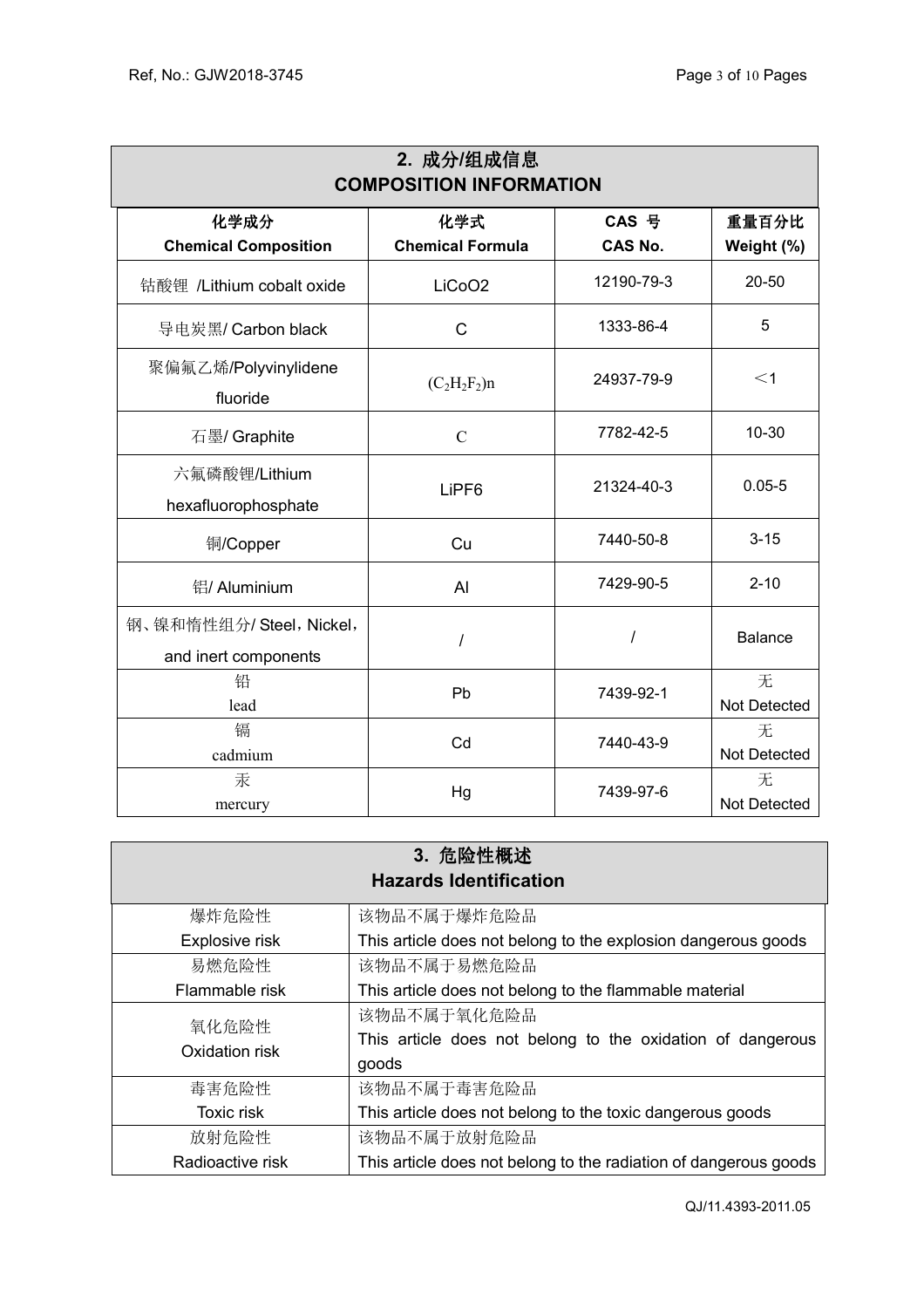| 腐蚀危险性<br>Mordant risk                | 该物品不属于腐蚀危险品<br>This article does not belong to the corrosion of dangerous<br>goods                                                         |  |
|--------------------------------------|--------------------------------------------------------------------------------------------------------------------------------------------|--|
| 其他危险性<br>other risk                  | 该物品为锂电池组,瓦时率 192Wh, 属于第九类危险品<br>This article is Lithium battery pack, Watt hour rate 192Wh, which<br>belong to the Class 9 dangerous goods |  |
| 4. 急救措施<br><b>First aid measures</b> |                                                                                                                                            |  |

## 眼睛:

万一接触,立即用大量的清水冲洗至少 15 分钟,翻起上下眼睑,直到化学的残留物消失为止, 迅速就医。

## **Eye**

Flush eyes with plenty of water for at least 15 minutes, occasionally lifting the upper and lower eyelids. Get medical aid.

## 皮肤:

万一接触,用大量水冲洗至少15分钟,同时除去污染的衣物和鞋子,迅速就医。

#### **Skin**

Remove contaminated clothes and rinse skin with plenty of water or shower for 15 minutes. G et medical aid.

## 吸入:

立即从暴露处移至空气清新处,如果呼吸困难给予输氧,立即就医。

## **Inhalation**

Remove from exposure and move to fresh air immediately. Use oxygen if available.

## 食入:

饮用两杯牛奶或水。如果当事人仍然清晰可以采取催吐的方法,并且立即就医。

#### **Ingestion**

Give at least 2 glasses of milk or water. Induce vomiting unless patient is unconscious. Call a physician

## **5.** 消防措施 **Fire-fighting measures**

燃点:不适用 **Flash Point:** N/A. 自燃温度:不适用 **Auto-Ignition Temperature:** N/A. 灭火介质: 大量水(降温), 二氧化碳 **Extinguishing Media: Water, CO<sub>2</sub>.** 特殊灭火程序: 自给式呼吸器 **Special Fire-Fighting Procedures**  Self-contained breathing apparatus. 异常火灾或爆炸: 当电芯暴露于过热的环境中时, 安全阀可能会打开。 **Unusual Fire and Explosion Hazards**  Cell may vent when subjected to excessive heat-exposing battery contents.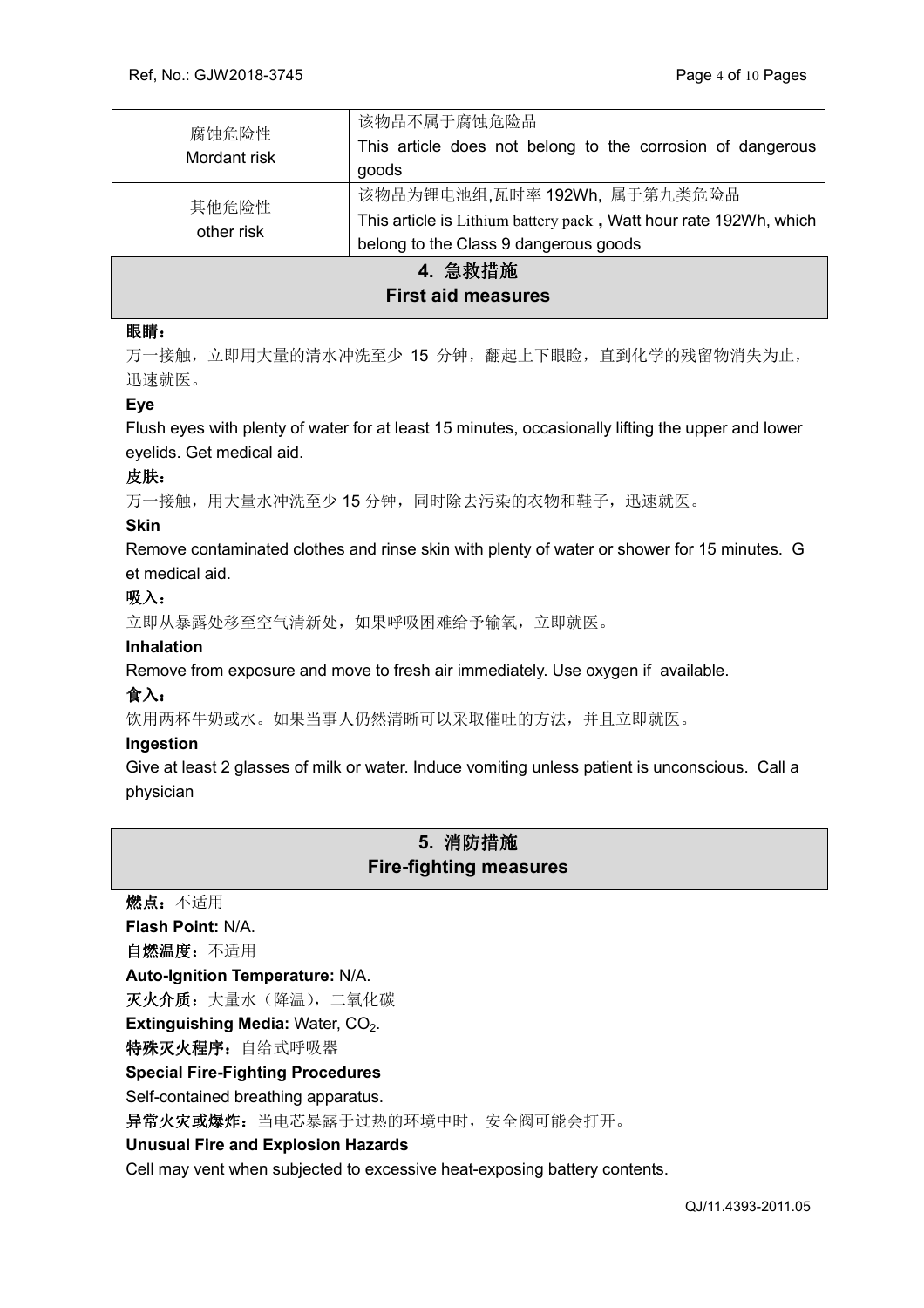## 燃烧产生的危险物品:一氧化碳,二氧化碳,锂氧化物烟气 **Hazardous Combustion Products**

Carbon monoxide, carbon dioxide, lithium oxide fumes.

## **6.** 泄露应急处理 **Accidental release measures**

## 为防止电池材料泄露或释放采取的措施

如果电池内部材料泄露,试验人员应立刻撤离试验区直到烟气消散。将通风设备打开吹散危 险性气体。用抹布擦净试验区,清除溢出的液体,将泄露电池放进塑料袋中,然后放进钢制容器。 避免皮肤和眼睛接触或吸入有害气体。

## **Steps to be Taken in case Material is Released or Spilled**

If the battery material is released, remove personnel from area until fumes dissipate. Provide maximum ventilation to clear out hazardous gases. Wipe it up with a cloth, and dispose of it in a plastic bag and put into a steel can. The preferred response is to leave the area and allow the battery to cool and vapors to dissipate. Provide maximum ventilation. Avoid skin and eye contact or inhalation of vapors. Remove spilled liquid with absorbent and incinerate.

## 废弃物处置方法

建议将电池完全放电,消耗电池内部的锂金属,并且深埋于土壤中。

## **Waste Disposal Method**

It is recommended to discharge the battery to the end, to use up the metal lithium inside the battery, and to bury the discharged battery in soil..

## **7.** 操作处置和储存 **Handling and storage**

禁止打开、毁坏或焚烧电池,因为电池有可能在这些处理过程中发生爆炸、破裂或泄露等事故。 禁止将电池短路、过充、强制放电或扔入火中。禁止挤压刺穿电池或将电池浸入溶液中。

The battery should not be opened, destroyed or incinerate, since they may leak or rupture and release to the environment the ingredients that they contain in the hermetically sealed container. Do not short circuit terminals, or over charge the battery, forced over-discharge, throw to fire. Do not crush or puncture the battery, or immerse in liquids.

## 操作处置和储存中的防范措施

禁止物理或电滥用,禁止高温储存,最好将电池储存在阴凉、干燥、通风等温度变化较小的环境 中。禁止将电池接触加热设备或将电池直接暴露与阳光中。

## **Precautions to be taken in handling and storing**

Avoid mechanical or electrical abuse. Storage preferably in cool, dry and ventilated area, which is subject to little temperature change. Storage at high temperatures should be avoided. Do not place the battery near heating equipment, nor expose to direct sunlight for long periods.

## 其他要注意的防范措施

拆解、挤压、直接放入火中或高温条件下,电池可能发生爆炸和燃烧。禁止短接或将电池正负极 错误的安装在设备中。

## **Other Precautions**

The battery may explode or cause burns, if disassembled, crushed or exposed to fire or high temperatures. Do not short or install with incorrect polarity.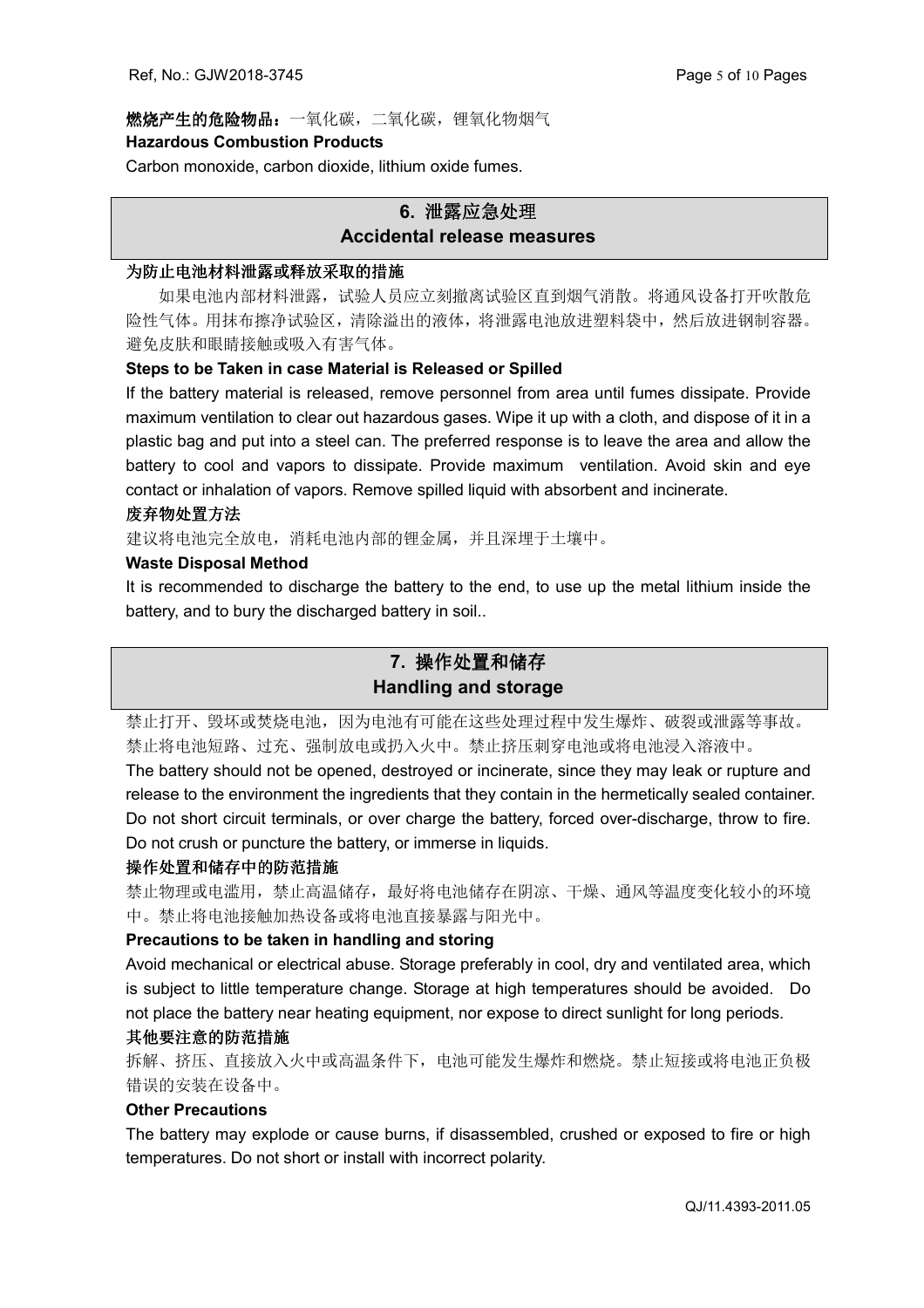## **8.** 接触控制**/**个人防护 **Exposure controls/personal protection**

#### 呼吸防护:

当电池排气阀打开时,应尽量使通风设备开至最大,避免将打开排气阀的电芯局限在某一狭窄空 间内。正常操作条件下,呼吸保护是不必要的。

#### **Respiratory Protection**

In case of battery venting, provide as much ventilation as possible. Avoid confined areas with venting cell cores. Respiratory Protection is not necessary under conditions of normal use.

#### 通风条件

正常使用条件下不需要。

#### **Ventilation**

Not necessary under conditions of normal use.

#### 防护手套

正常使用条件下不需要。

#### **Protective Gloves**

Not necessary under conditions of normal use.

#### 其他防护服装或设备

正常使用条件下不需要。

#### **Other Protective Clothing or Equipment**

Not necessary under conditions of normal use.

#### 电池开阀试验时应做好个人防护

呼吸防护,防护手套,防护服装和有护边的安全玻璃罩都是要准备的。

#### **Personal Protection is recommended for venting battery**

Respiratory Protection, Protective Gloves, Protective Clothing and safety glass with side shields.

## **9.** 物理和化学特性 **Physical and chemical properties**

气味: 泄漏时,有醚的气味。

**Odour:** If leaking, smells of medical ether.

酸碱度:不适用

**pH:** Not applicable as supplied.

燃点: 除单个电芯暴露试验外其他不适用。

**Flash Point:** Not applicable unless individual components exposed.

可燃性: 除单个电芯暴露试验外其他不适用。

**Flammability:** Not applicable unless individual components exposed.

相对密度:除单个电芯暴露试验外其他不适用。

**Relative density:** Not applicable unless individual components exposed

溶解性(水溶性):除单个电芯暴露试验外其他不适用。

**Solubility (water):** Not applicable unless individual components exposed

溶解性(其他):除单个电芯暴露试验外其他不适用。

**Solubility (other):** Not applicable unless individual components exposed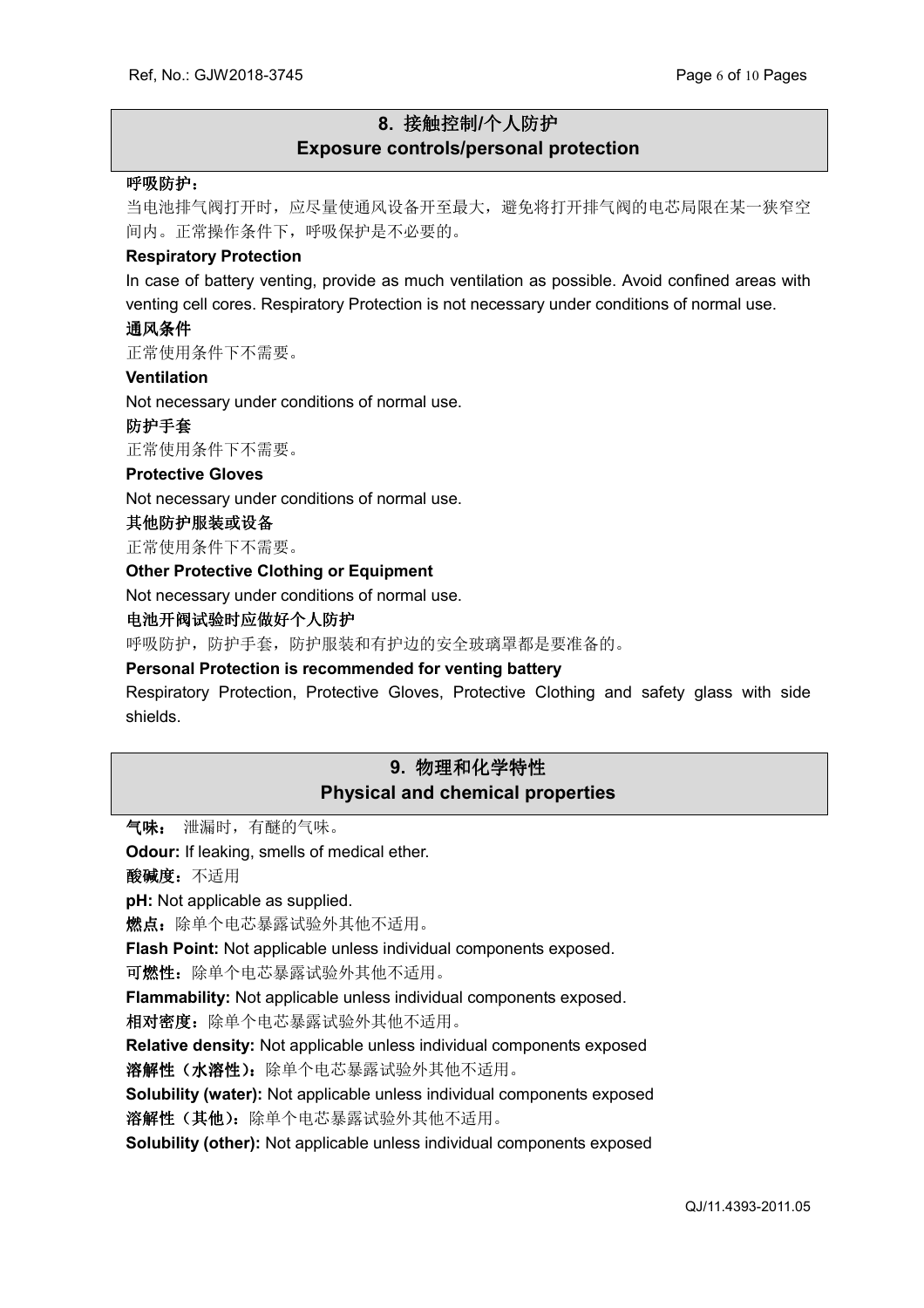## **10.** 稳定性和反应活性 **Stability and reactivity**

稳定性:产品在第 7 节所述的条件下稳定。

**Stability:** Product is stable under conditions described in Section 7.

应避免的条件:加热 70°C 以上或焚烧。变形。毁坏。粉碎。拆卸。过充电。短路。长时间暴露 在潮湿的条件下。

**Conditions to Avoid :** Heat above 70°C or incinerate. Deform. Mutilate. Crush. Disassemble. Overcharge. Short circuit. Expose over a long period to humid conditions.

应避免的材料:氧化剂,碱,水。

**Materials to avoid:** Oxidising agents, alkalis, water.

危险分解物:有毒烟雾,并可能形成过氧化物。

**Hazardous Decomposition Products :** Toxic Fumes, and may form peroxides.

聚合危害:不适用

**Hazardous Polymerization :** N/A.

如果发生泄露,避免与强氧化剂,无机酸,强碱,卤代烃接触。

If leaked, forbidden to contact with strong oxidizers, mineral acids, strong alkalies, halogenated hydrocarbons.

## **11.** 毒理学资料

Toxicological information

标志及症状: 无, 除非电池破裂。

**Signs & symptoms:** None, unless battery ruptures.

内部物质暴露的情况下,蒸汽烟雾可能对眼睛和皮肤的刺激性。

In the event of exposure to internal contents, vapour fumes may be very irritating to the eyes and skin.

吸入: 对肺有刺激性。

**Inhalation:** Lung irritant.

皮肤接触: 对皮肤刺激性。 **Skin contact:** Skin irritant.

眼睛接触: 对眼睛有刺激性。

**Eye contact:** Eye irritant

食入:吞下中毒。

**Ingestion:** Poisoning if swallowed..

下列情况下健康状况会恶化:万一发生与电池内部材料接触的事故,轻微或严重的刺激,都可能 使皮肤出现干燥和灼烧的感觉,并且损坏靶器官(肝脏,肾脏)的神经。

Medical conditions generally aggravated by exposure: In the event of exposure to internal contents, moderate to server irritation, burning and dryness of the skin may occur, Target organs nerves, liver and kidneys.

## **12.** 生态学资料  **Ecological information**

对哺乳动物的影响:目前未知。 **Mammalian effects:** None known at present. 生态毒性:目前未知。 **Eco-toxicity:** None known at present.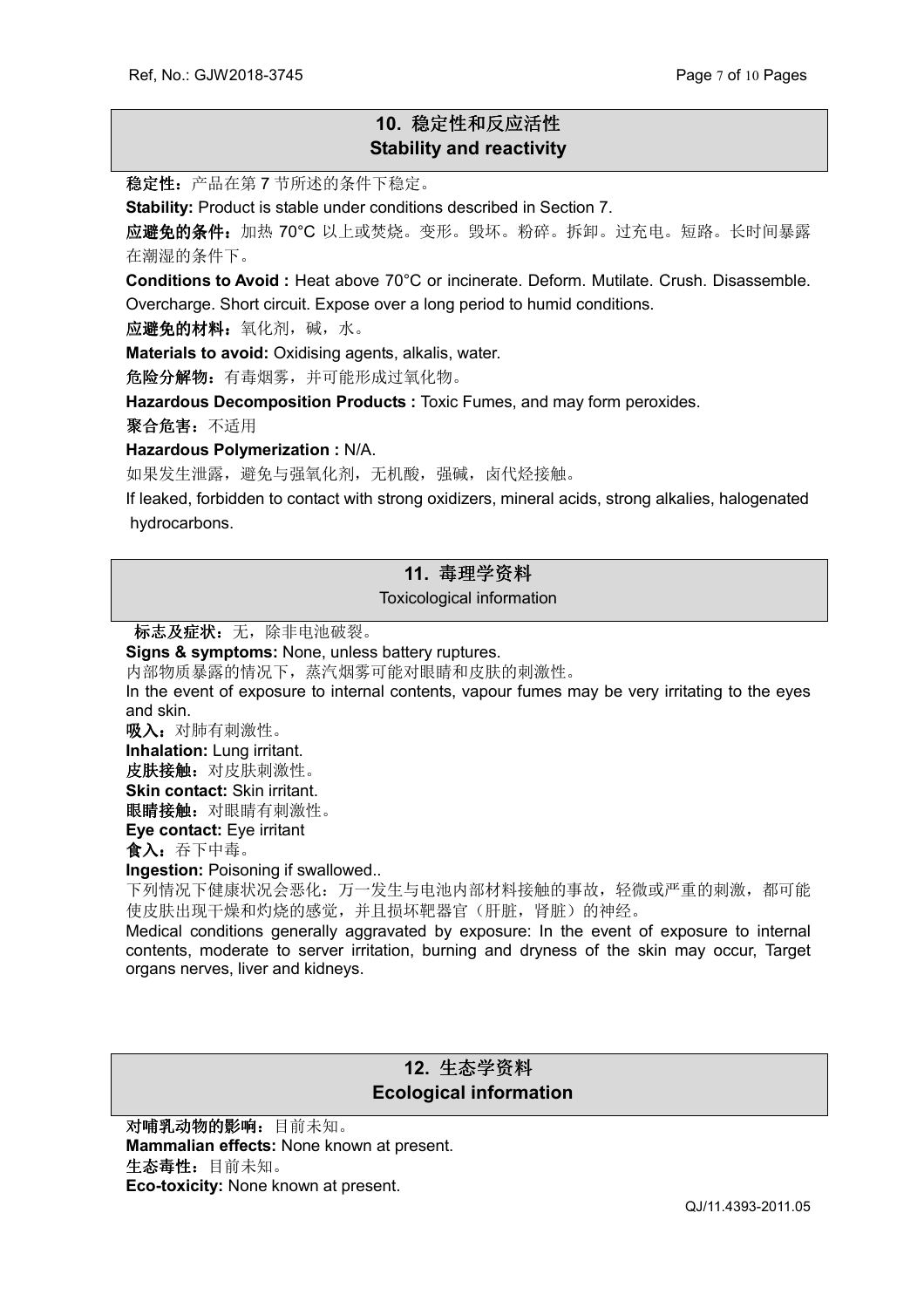生物体内积累:慢慢地生物降解。 **Bioaccumulation potential:** Slowly Bio-degradable. 环境危害: 目前没有已知的环境危害。 **Environmental fate:** None known environmental hazards at present.

## **13.** 废弃处置 **Disposal consideration**

不要焚烧,或使电池温度超过 70°C,这种滥用可导致泄漏和/或电池爆炸。按照相应的地方性法 规处理。

Do not incinerate, or subject cells to temperature in excess of 70°C, Such abuse can result in loss of seal leakage, and/or cell explosion. Dispose of in accordance with appropriate local regulations.

## **14.** 运输信息 **Transport information**

运输标签: 第九类危险品标签, 仅限货机标签 **Label for conveyance:** Class 9—Lithium Battery Hazard Label, Cargo Aircraft Only Label **UN** 编号: UN3481, UN3480 **UN Number:** UN3481, UN3480 包装级别:II or N/A **Packaging Group:** II or N/A **EmS** 编号:F-A ,S-I **EmS No:** F-A ,S-I 海洋污染物: 无 **Marine pollutant:** No 正确的装运名称: 单独运输: 锂离子电池(包括锂离子聚合物电池);

伴随设备运输:与设备包装在一起的锂离子电池(包括锂离子聚合物电池);

安装设备上运输:安装在设备中的锂离子电池(包括锂离子聚合物电池).

#### **Proper Shipping name:**

Separate transport : Lithium ion batteries (Including lithium ion polymer batteries);

Packed with equipment : Lithium ion batteries packed with equipment (Including lithium ion polymer batteries);

Contained in equipment : Lithium ion batteries contained in equipment (Including lithium ion polymer batteries).

危害分类: 货物应遵守 IATA 第 59 版 DGR 手册包装说明 965~967 规定 (2018 年版) 和包装导 则 P903 海运危险货物规则 (Amdt. 38-16) 2016 版要求, 应该通过 UN38.3 测试手册要求。

**Hazard Classification:** The goods shall be complied with the requirements of Packing Instructions 965~967 of 59th DGR Manual of IATA (2018 edition) or Packing Instruction 903 of IMDG CODE (Amdt. 38-16) 2016 Edition. It also should pass the UN38.3 test.

## **15.** 法规信息 **Regulation information**

法律信息

Law information

《危险物品规则》

《Dangerous Goods Regulations》

《对危险货物运输的有关规定的建议》

《Recommendations on the Transport of Dangerous Goods Model Regulations》

《国际海运危险货物规则》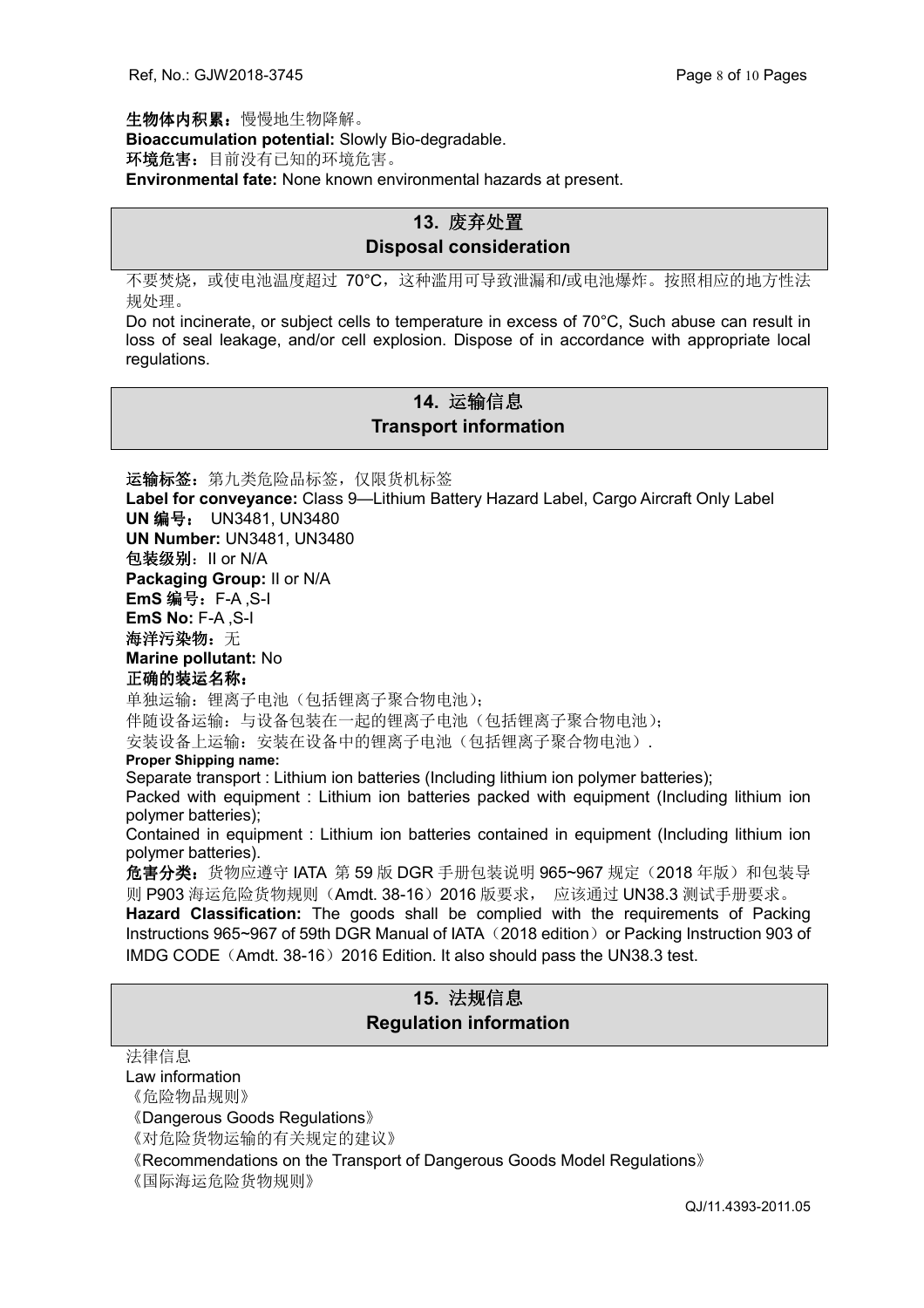《International Maritime Dangerous Goods》 《危险品安全运输技术指令》 《Technical Instructions for the Safe Transport of Dangerous Goods》 《危险货物分类和品名编号》 《Classification and code of dangerous goods》 《职业安全卫生法》 《Occupational Safety and Health Act》(OSHA) 《有毒物质控制法》 《Toxic Substance Control Act》(TSCA) 《消费产品安全法》 《Consumer Product Safety Act》(CPSA) 《联邦环境污染控制法》 《Federal Environmental Pollution Control Act》(FEPCA) 《石油污染法案》 《The Oil Pollution Act》(OPA) 《超级基金修正案和再授权法案Ⅲ(302/311/312/313)》 《Superfund Amendments and Reauthorization Act TitleⅢ (302/311/312/313)》(SARA) 《资源保护及恢复法案》 《Resource Conservation and Recovery Act》(RCRA) 《安全饮用水法》 《Safety Drinking Water Act》(CWA) 《加州 65 提案》 《California Proposition 65》 《美国联邦法规》 《Code of Federal Regulations》(CFR) 根据所有联邦、州和地方法律。 In accordance with all Federal,State and local laws.

## **16.** 其他信息 **Other information**

本文件仅对由委托方(浙江动一新能源动力科技股份有限公司)提供的,并由浙江动一新能 源动力科技股份有限公司生产的电池(BT 540 Li 48)有效。该电池的成分信息由委托方提供并 承诺其完整性和准确性。用户应仔细阅读此文件,并按照正确的方法使用电池,如因电池使用不 当造成的损害或损失,威凯检测技术有限公司(CVC)不承担任何责任。

This file is only effective to the batteries (BT 540 Li 48) provided by commissioner (Zhejiang Lera New Energy Power Technology Co.,Ltd.) which manufactured by Zhejiang Lera New Energy Power Technology Co.,Ltd. The commissioner provides the composition information of batteries, and promises its integrity and accuracy. Users should read this file carefully, and use the batteries in correct method. Vkan Certification & Testing Co., Ltd. (CVC) doesn't assume responsibility for any damage or loss because of misuse of batteries.